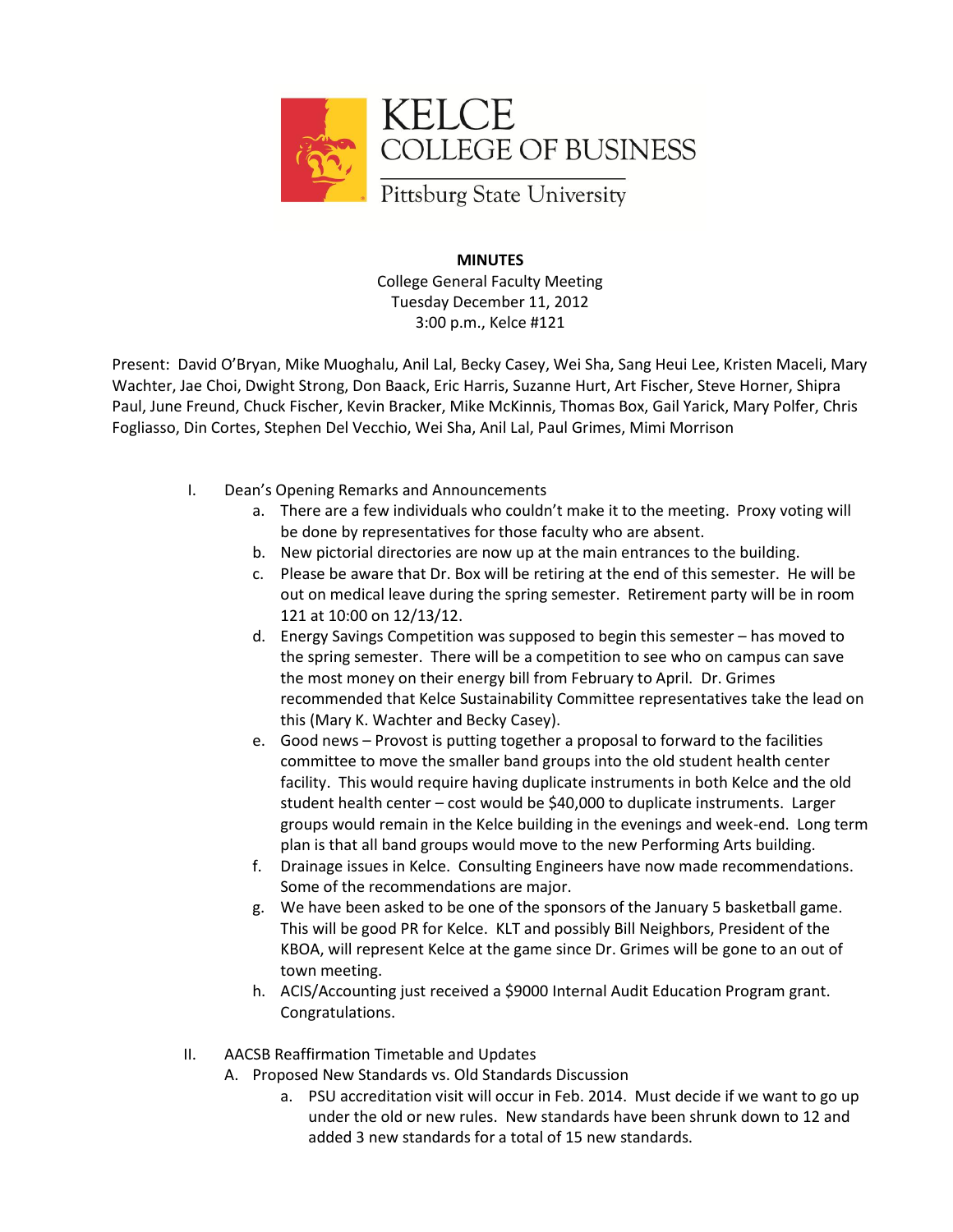- b. Discussion: new standards appear to be more flexible, but is completely up to the faculty.
	- i. New standards are more flexible and generous in terms of interpretation
	- ii. We would be a pioneer and would probably be given the benefit of the doubt.
	- iii. There is also risk involved.
	- iv. Dr. Grimes has visited with Chair of our visitation team and AACSB liaison (guarantee that there will be training opportunities available) – both are excited and encouraging us to use new standards.
- B. Vote of General Faculty on Which Standards to Apply
	- a. Motion made by Dr. O' Bryan, seconded by Dr. Fogliasso to go up for accreditation under the new standards. Discussion:
		- i. Dr. Grimes summarized the "Reaffirmation in 12 Easy Steps" outline.
		- ii. Discussion of assurance of learning that it will be based on the old mission and the old strategic plan for this evaluation period; however the new mission statement will be put into place before the evaluation.
		- iii. AACSB training will occur over the summer.
		- b. Vote passed unanimously.
- III. Proposed "Rules of Organization and Bylaws" was originally distributed in the August meeting.

A. Discussion – hopefully all faculty have been reviewing the document since the last meeting.

B. Vote of General Faculty

Dr. Baack – adopt proposed bylaws as outlined, Ms. Polfer -seconded the motion. Discussion followed on committee structures – need to have the right representation on the committees. New committees need to be up and functional in the spring. Minutes of all meetings will be important – need to have documentation.

Vote was called for adopting the Rules of Organization and Bylaws – passed unanimously.

- IV. Proposed Revisions to Kelce College Admissions Requirements copy in the packet is old document and has been revised into new document which was distributed
	- A. Review and Discussion
		- a. Suzanne Hurt reviewed the document with faculty.
			- i. Changes have occurred after the document went to the UG curriculum committee.
			- ii. Most changes to document are in wording.
			- iii. # of hours has changed to 42 and GPA hasn't changed.
			- iv. Asking students to complete a certain set of foundation courses similar to other AACSB schools.
			- v. Group of foundation courses seems to be a better fit for what business students need.
			- vi. Will now limit 300 level courses before foundation courses are taken (used to be 400 level courses).
			- vii. Discussion of foundation courses students will not change advisors until they have been admitted.
			- viii. Proposal to amend that transfer students with 55 hours and above would not need to take The Writing to Learn courses, and delete the 6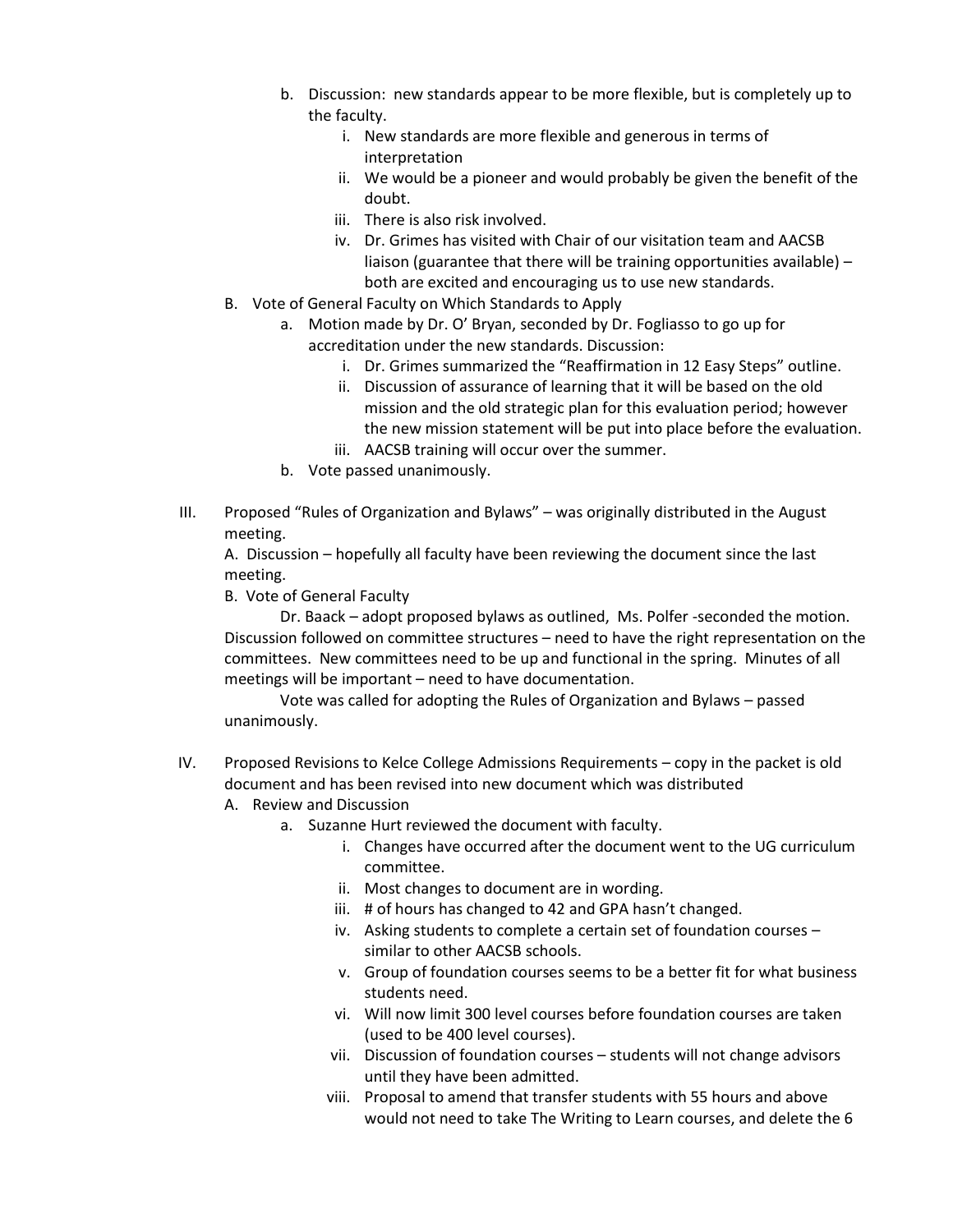hours after the Writing to Learn foundation course requirement. Dr. O'Bryan made the motion, Dr. Baack seconded. Curriculum Committee has already approved this proposal. Vote passed with a majority vote. This will be forwarded on to the University Curriculum Committee.

- ix. Discussion followed on how this might require students have to take an additional semester of class. Proposal was made to amend #2 on the prerequisite policy (delete having a junior standing prerequisite).
- x. Proposal: All business courses numbered 300 and above require admission to Kelce with the exception of MGMKT 320 for those students who have completed MATH 143. Dr. Baack made the motion, Dr. O'Bryan seconded. Vote passed with 1 apposed.
- xi. Proposal: Students wishing to repeat a business course more than 3 times must petition the Dean for approval. Dr. Baack motioned, Dr. Fogliasso seconded – discussion followed. Vote passed with one opposed.
- xii. Vote to accept entire document as amended. Motion to accept, Baack, Lal. Vote passed unanimously.
- xiii. Document will be moved on to the next committee.
- V. Assurance of Learning Update Eric Harris (Interim Chair of Committee)
	- A. Brief Review of Latest Assessment Data and Plans to "Close the Loop"
		- a. Committee has been meeting. Distributed the most recent MFT results.
		- b. Dr. Harris discussed some of the activity that has occurred during the AOL meetings.
		- c. AOL Committee preliminarily voted to continue the use of LiveText through the spring 2013 semester. At that point it will be discontinued. Might want to continue using it for those who have LiveText. Discussed alternatives for those students who don't have LiveText.
		- d. At this point the committee needs to "close the loop" on the data that we have collected so far, and then document the data.
		- e. Faculty will be called to meet with Chairs before the beginning of the next semester to talk about "closing the loop".
		- f. Schedule if faculty see something that is questionable, faculty are asked to meet with their chair.
	- B. Preparations for Spring 2013 AOL Activities
- VI. Digital Measures Implementation Wei Sha
	- A. Update on Progress
		- a. Since August Dr. Sha has had weekly minutes with OIS to set up the Digital Measures system – the process has been very slow.
		- b. Dr. Sha has finally gotten some data.
		- c. Time frame for data is from 2008-present.
	- B. Plans for Spring Semester
		- a. Will match user accounts with faculty data and see how the process works. GA has been working with Dr. Sha and has been inputting data for him. New assistant will be hired in the spring
		- b. In January we will have a better idea on the time frame for implementation of digital measures. Should have more information by mid-semester and will provide training for faculty.